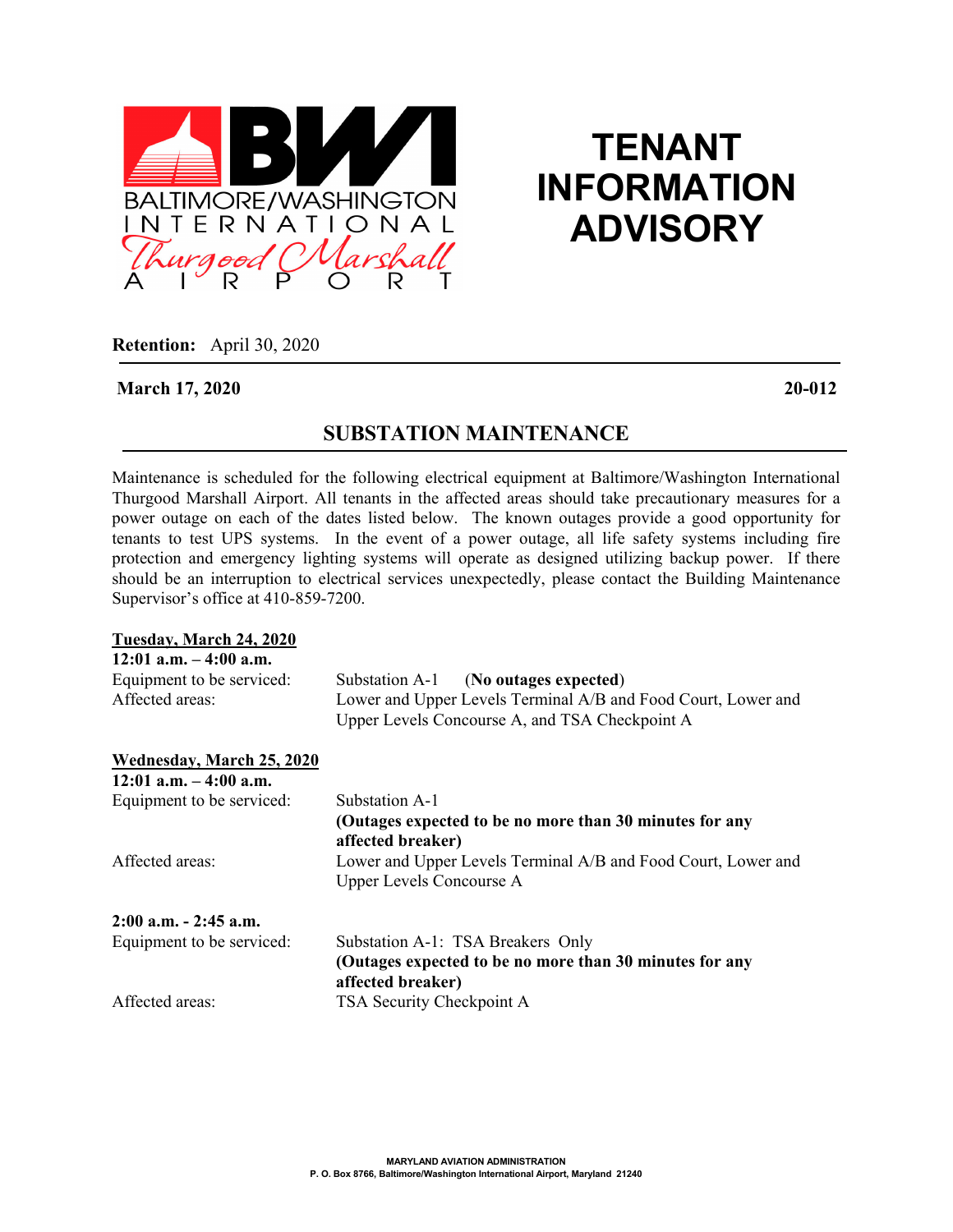Tenant Information Advisory 20-012 Page Two

| <b>Thursday, March 26, 2020</b>                                                                             |                                                                                                                                                                                                                                                                                                               |
|-------------------------------------------------------------------------------------------------------------|---------------------------------------------------------------------------------------------------------------------------------------------------------------------------------------------------------------------------------------------------------------------------------------------------------------|
| $12:01$ a.m. $-4:00$ a.m.                                                                                   |                                                                                                                                                                                                                                                                                                               |
| Equipment to be serviced<br>Affected areas:                                                                 | (No outages expected)<br>Substation B-1<br>Terminal A/B Lower and Upper Levels including Concessions, Food<br>Court, Gates A1 through A5, Southwest baggage area, Mezzanine<br>offices, mechanical rooms MER-B1 and MER-A5, Concourse B Lower<br>and Upper Levels, Security Checkpoint B, and TSA Baggage A/B |
| <b>Friday, March 27, 2020</b>                                                                               |                                                                                                                                                                                                                                                                                                               |
| $12:01$ a.m. $-4:00$ a.m.                                                                                   |                                                                                                                                                                                                                                                                                                               |
| Equipment to be serviced:                                                                                   | Substation B-1<br>(Outages expected to be no more than 30 minutes for any affected<br>breaker)                                                                                                                                                                                                                |
| Affected areas:                                                                                             | Terminal A/B Lower and Upper Levels including Concessions, Food<br>Court, Gates A1 through A5, Southwest baggage area, Mezzanine<br>offices, mechanical rooms MER-B1 and MER-A5, and Concourse B<br>Lower and Upper Levels                                                                                    |
| $2:00$ a.m. $- 2:45$ a.m.                                                                                   |                                                                                                                                                                                                                                                                                                               |
| Equipment to be serviced:                                                                                   | Substation B1: TSA Breakers Only<br>(Outages expected to be no more than 30 minutes for any affected<br>breaker)                                                                                                                                                                                              |
| Affected areas:                                                                                             | Security Checkpoint B and TSA Baggage AB                                                                                                                                                                                                                                                                      |
| Tuseday, March 31, 2020<br>$12:01$ a.m. $-4:00$ a.m.<br>Equipment to be serviced:<br>Affected areas:        | Substation B-2 (No outages expected)<br>Lower and Upper Levels of Concourse B from Gate B1 through B4,<br>Terminal A/B Lower and Upper Levels, Mezzanine Floor, Food Court<br>and Security Checkpoints B and B/C                                                                                              |
| <b>Thursday, April 2, 2020</b><br>$12:01$ a.m. $-3:45$ a.m.<br>Equipment to be serviced:<br>Affected areas: | Substation B-3<br>(No outages expected)<br>Lighting and power on Lower and Upper Levels of Concourse B<br>including concessions. Jet bridges will not be affected.                                                                                                                                            |
| <b>Friday, April 3, 2020</b><br>$12:01$ a.m. $-3:45$ a.m.<br>Equipment to be serviced:<br>Affected areas:   | Substation B-3<br>(Outages expected to be no more than 30 minutes for any affected<br>breaker)<br>Lighting and power on Lower and Upper Levels of Concourse B<br>including concessions. Jet bridges will not be affected.                                                                                     |
|                                                                                                             |                                                                                                                                                                                                                                                                                                               |